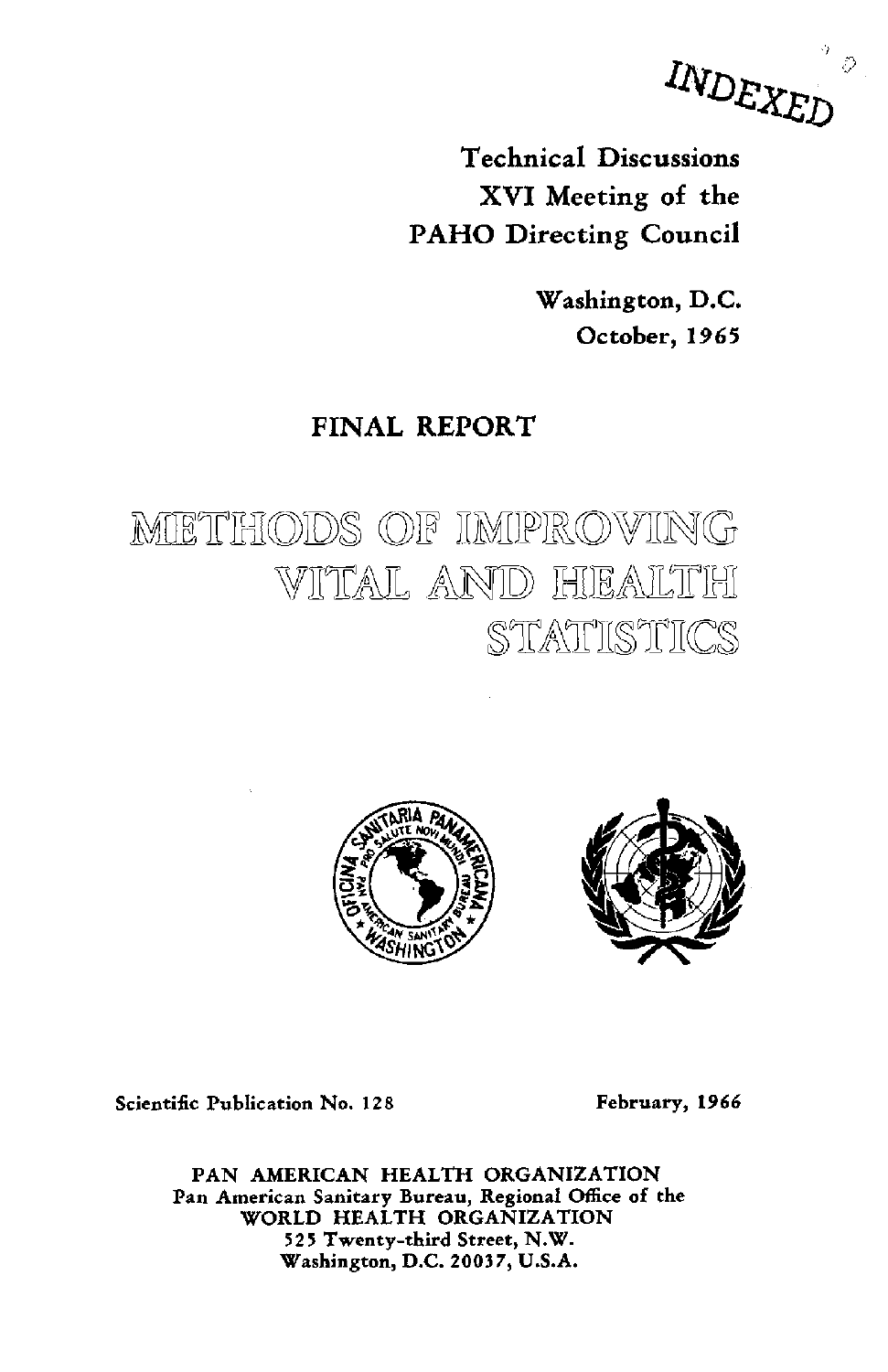# INDEXED

# FINAL REPORT OF THE TECHNICAL DISCUSSIONS ON METHODS OF IMPROVING VITAL AND HEALTH STATISTICS 1

The subject of the Technical Discussions held on 1 October 1965 during the XVI Meeting of the Directing Council (XVII Meeting of the Regional Committee of the World Health Organization), in Washington, D.C., was "Methods of Improving Vital and Health Statistics."

Dr. Charles L. Williams, Jr., of the National Institutes of Health of the United States of America, served as Moderator; Dr. Conrado Ristori Costaldi, Chief of the Technical Department of the National Health Service of Chile, served as Rapporteur; and Dr. Ruth R. Puffer, Chief of the Health Statistics Branch, Pan American Sanitary Bureau, served as Technical Secretary.

The subject was discussed first by six panel members who had prepared working papers: Dr. Alberto E. Calvo S., Director General of Public Health of Panama; Dr. Carlos Luis González, Professor of Preventive Medicine, "José María Vargas" School of Medicine, Central University of Venezuela, Caracas; Dr. Herman E. Hilleboe, DeLamar Professor of Public Health

<sup>1</sup> The Final Report of the Technical Discussions was presented to the PAHO Directing Council at the fourteenth plenary session held 6 October 1965. The resolution on the subject was approved by the Directing Council at its fifteenth plenary session (7 October 1965).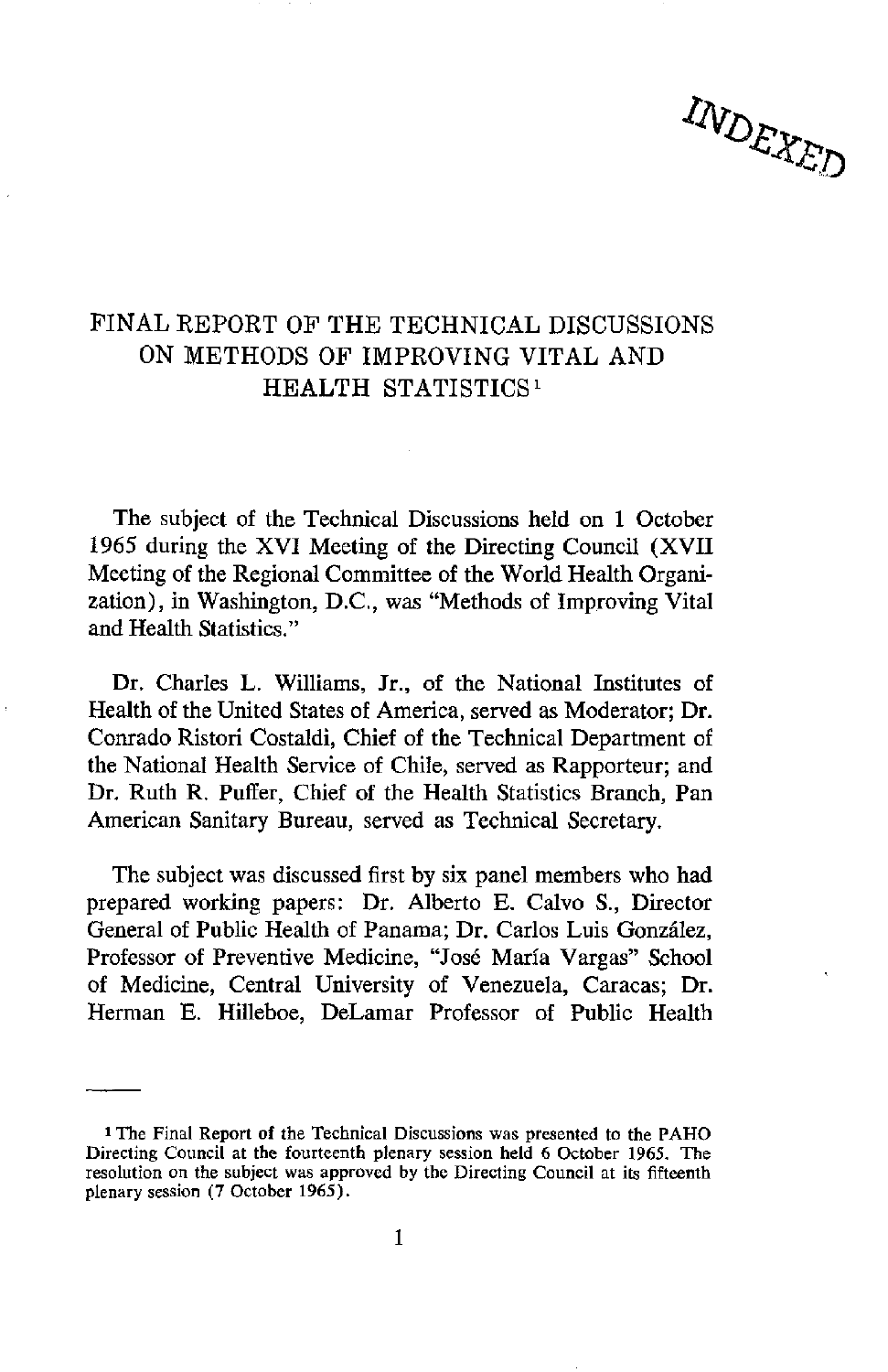Practice, School of Public Health and Administrative Medicine, Columbia University, New York City; Dr. W. P. D. Logan, Director, Division of Health Statistics, World Health Organization; Dr. Nelson Luiz de Araujo Moraes, Division of Technical Orientation, Special Public Health Service Foundation, Brazil; and Dr. Enrique Pereda O., of Chile.

The Pan American Health Organization had provided a working document (Document CD1 $6/DT/1$ ) which set forth the previous recommendations of the Organization and the activities under way in this field. Following the panel discussion, the participants of the Directing Council discussed the subject in three groups.

The moderators of the three discussion groups were Dr. Pedro Daniel Martínez, Undersecretary of Public Health of Mexico; Dr. Julio C. Blaksley, Director of Communicable Diseases of the Ministry of Social Welfare and Public Health of Argentina; and Dr. Claudio L. Prieto, Director General of Health of Paraguay. The corresponding rapporteurs were Dr. Achiles Scorzelli, Jr., Director General, National Health Department, Brazil; Dr. Gonzalo Paredes Crespo, First Secretary of the Delegation of Ecuador to the Organization of American States; and Dr. Alberto Aguilar Rivas, Coordinating Secretary, Planning Department, Ministry of Public Health and Social Welfare of El Salvador.

The three groups directed their discussion to the question: What approaches (old and new) can be applied to develop as rapidly as possible satisfactory statistical systems and provide the data needed for planning and administration of health programs? At a final plenary meeting, the rapporteurs of the three working groups gave a brief summary of the actions recommended.

This report summarizes important points from the working papers and the discussions, emphasizes methods of improving vital and health statistics, and gives a series of recommendations for immediate actions to rapidly develop statistical systems for planning and administration of health programs.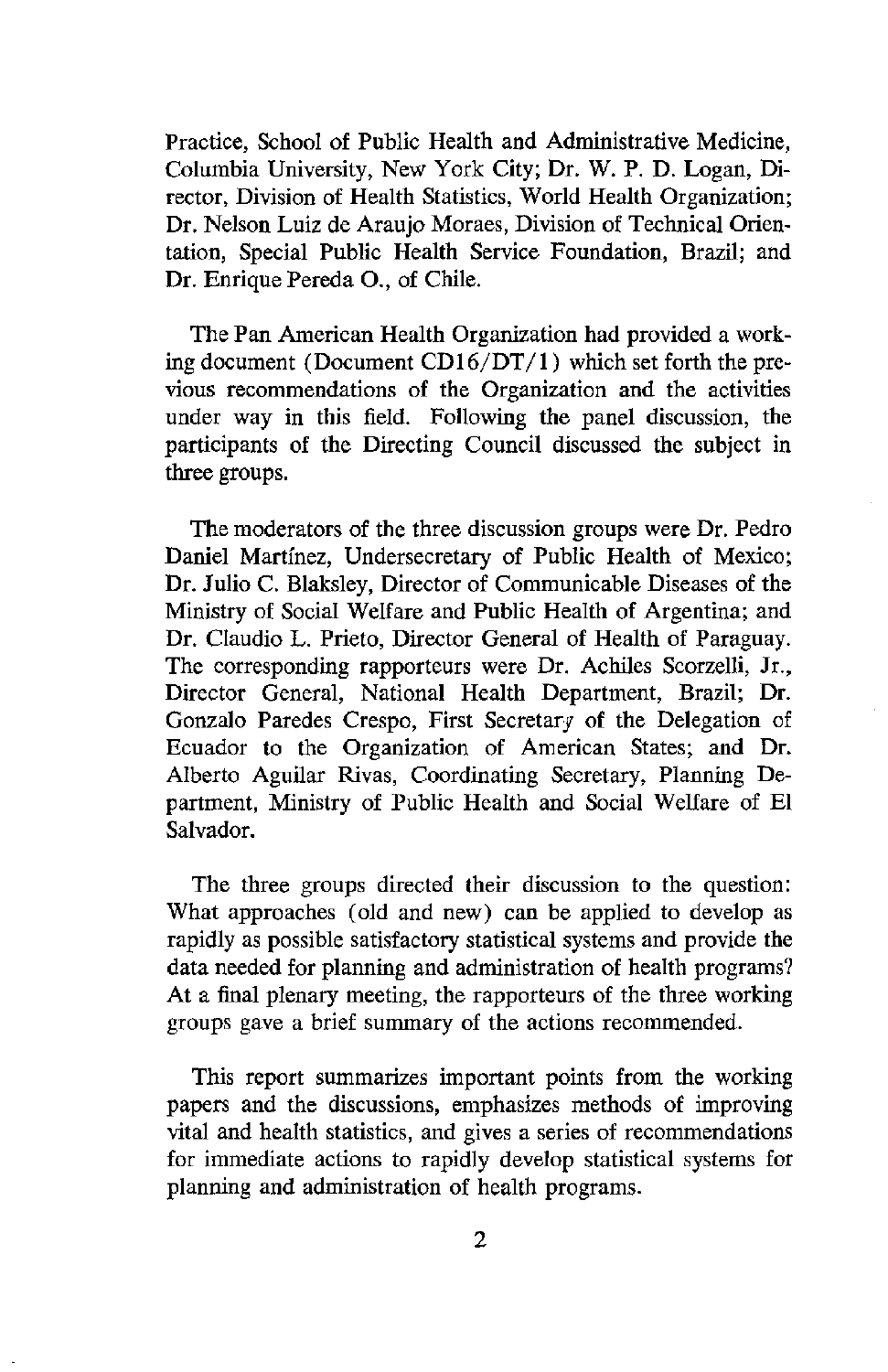#### 1. **Statistical Systems in Health Services**

The existing situation in regard to health statistics was reviewed, with emphasis on the need for data to enable the statistical offices to meet the requirements of the ministries of health.

The modern health administrator must be an expert in health planning and decision-making. Planning involves the skillful matching of resources with health needs. The administrator is basically concerned with obtaining current statistical information, promptly and accurately, on all the activities of his agency, both administrative and technical. The essential foundation of a well-planned and efficiently-operated health agency is a records and reports system which should encompass all activities of health centers, hospitals, laboratories, and field work (including environmental health). The health administrator must have current data on mortality, morbidity and disability and on resources in terms of money, manpower, and facilities. Vital statistics are equally as important and necessary as health center and hospital data, since vital data provide health indices to use in planning programs and measuring progress.

The XIV Pan American Sanitary Conference, held in Santiago, Chile, 7-22 October 1954, recommended 2 that the Member States create or stimulate and strengthen the statistical services in health administrations, providing them with material, facilities, and adequately trained statistical personnel. An important responsibility of this statistical service is the design and operation of the records and reports system. These services require skilled personnel-professional, technical, and auxiliary.

The modern health statistician must be well trained for his position, equipped with up-to-date machinery for deriving information in an efficient, well-organized, and flexible way, using meaningful and reliable basic records; he must occupy a central position on the health team and contribute with his special skill

<sup>2</sup> Resolution XXII, *Official Document PAHO* **14,** 632.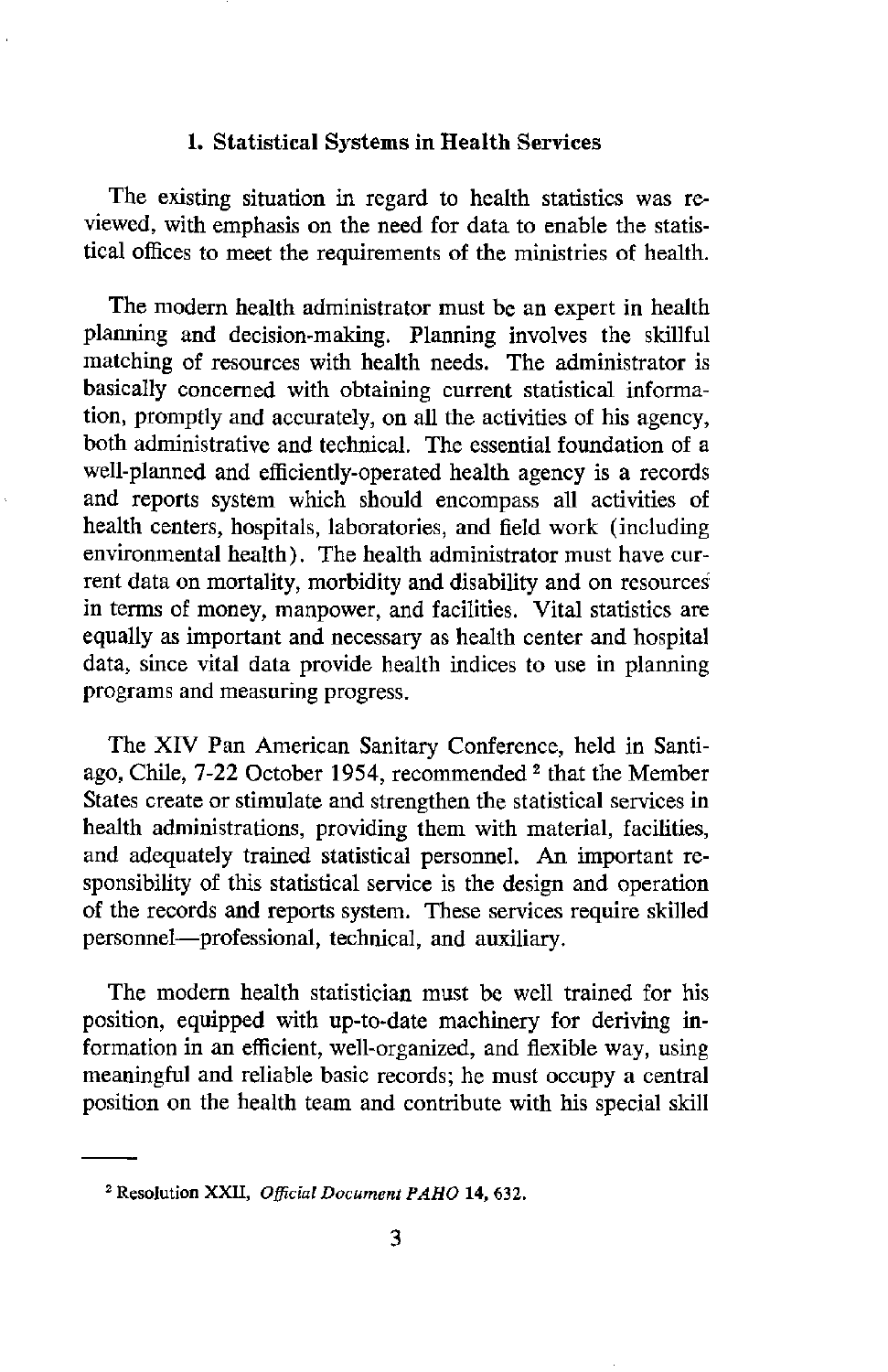and experience to the better administration, planning, and evaluation of all aspects of the health services. He provides a current intelligence service with statistical information of many types of every kind of public activity. He knows the source of demographic, education, and housing data, etc.

Electronic computers are important and are making possible developments that were impossible previously and are revolutionizing our thinking and our activities. They contribute enormously to the processing of data and increase the potential uses as well as the rapidity of preparation of reports. The health statistician must not lag behind the economists, scientists, and industrialists in using computers. He must be able to use the latest modern techniques available. However, more important than technical development is good organization and here, too, modernization is needed at every level from that of local recording and reporting to the final interpretation and communication of the centralized data, and its transformation from information into decision and action.

It was emphasized that never before have the need and importance of good statistical data been so widely recognized by government authorities. A favorable climate exists for the adoption of measures destined to improve the quality and quantity of statistical data, including vital and health statistics. This is due to the appearance of a great consumer demand for statistical data represented by the planning system in countries undergoing economic development. This requires coordination within the health agency of the statistical and planning services at the national, regional, and local levels, and the investment of resources for strengthening the statistical system. That coordination should be extended to other agencies, outside the statistical system of the health service, in order to transmit data rapidly and effectively, from the primary sources of registration (hospitals, health centers, civil registry offices) to the central offices. Also, better utilization of vital and health statistics at the local as well as the regional levels was stressed. In order to meet the demands in some of these fields, sampling and surveys would be utilized for providing data rapidly.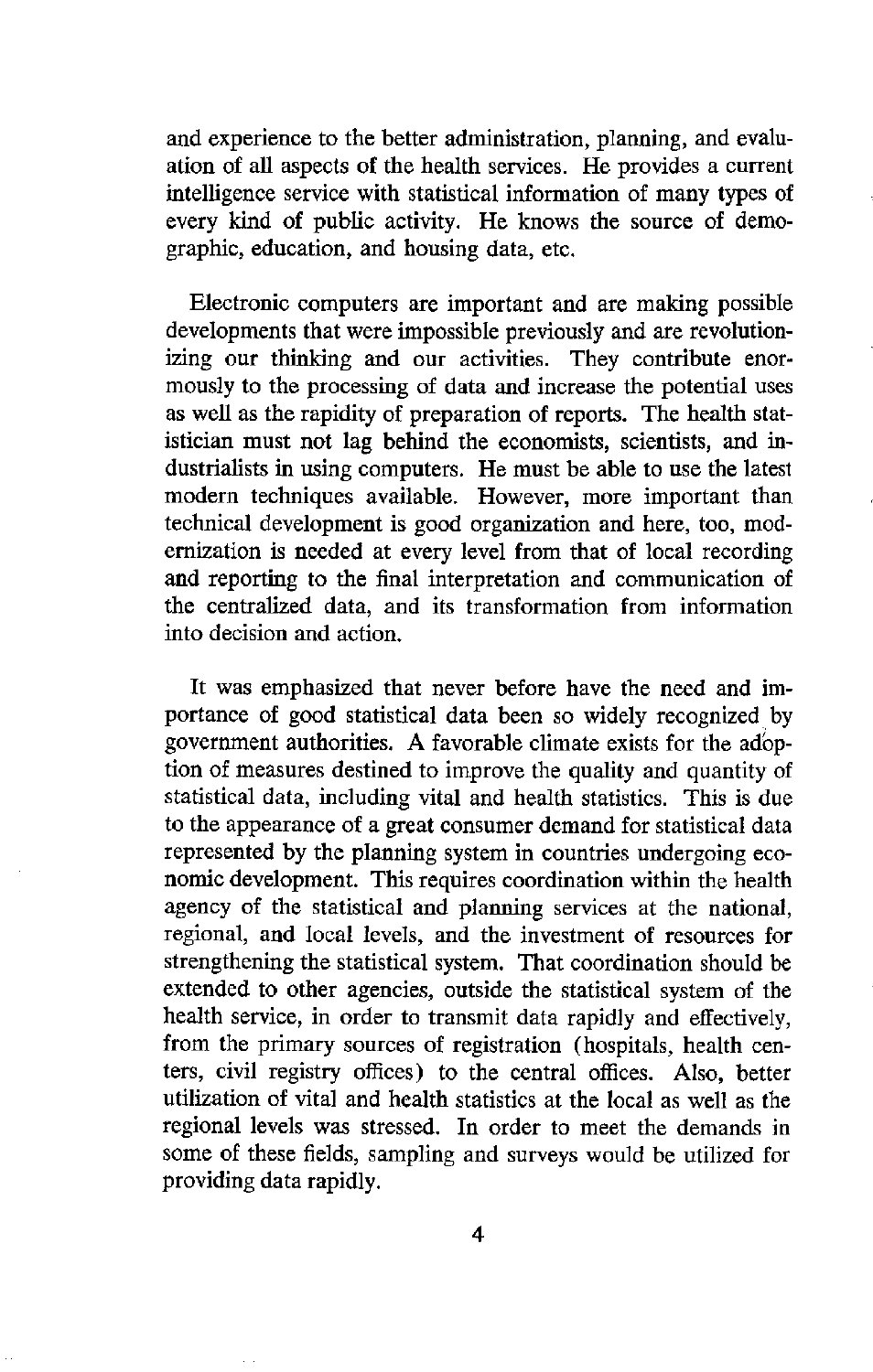In the field of health statistics, it is the responsibility of the health ministries and national health services to give momentum to the task of improving the collection and use of statistical information. The methods to attain this goal are many but they relate to the motivation of health officials at all levels to the importance and necessity for the systematic use of the data in their planning, programming, and evaluation activities. Firm leadership by the ministry of health is of the utmost importance.

The statistician must, so far as possible, foresee the future programs of the health service and the kinds of data he will be called on to provide.

A scheme was presented for the development of a program in a country for improving the system of production of vital and health statistics and training the necessary personnel in four stages, namely:

(1) Preliminary study of the situation to determine the existing deficiencies and their causes.

(2) Definition of the national policy for the improvement of statistics, experimentation, and training of personnel.

(3) Intensive development of the program in pilot areas and extension to one or more areas, with central coordination.

(4) Consolidation of the methods and standards and the gradual extension of the program to the entire country.

Goals were set for each one of the stages, with a period of four months for the first stage, one year each for the second and third, and no more than three years for the fourth. This development of a statistical program in stages, rapidly and effectively, is similar to that used in the malaria eradication program.

### 2. **Hospital Statistics**

In several countries, the hospital system would be included in the "records and reports system" of the statistical office men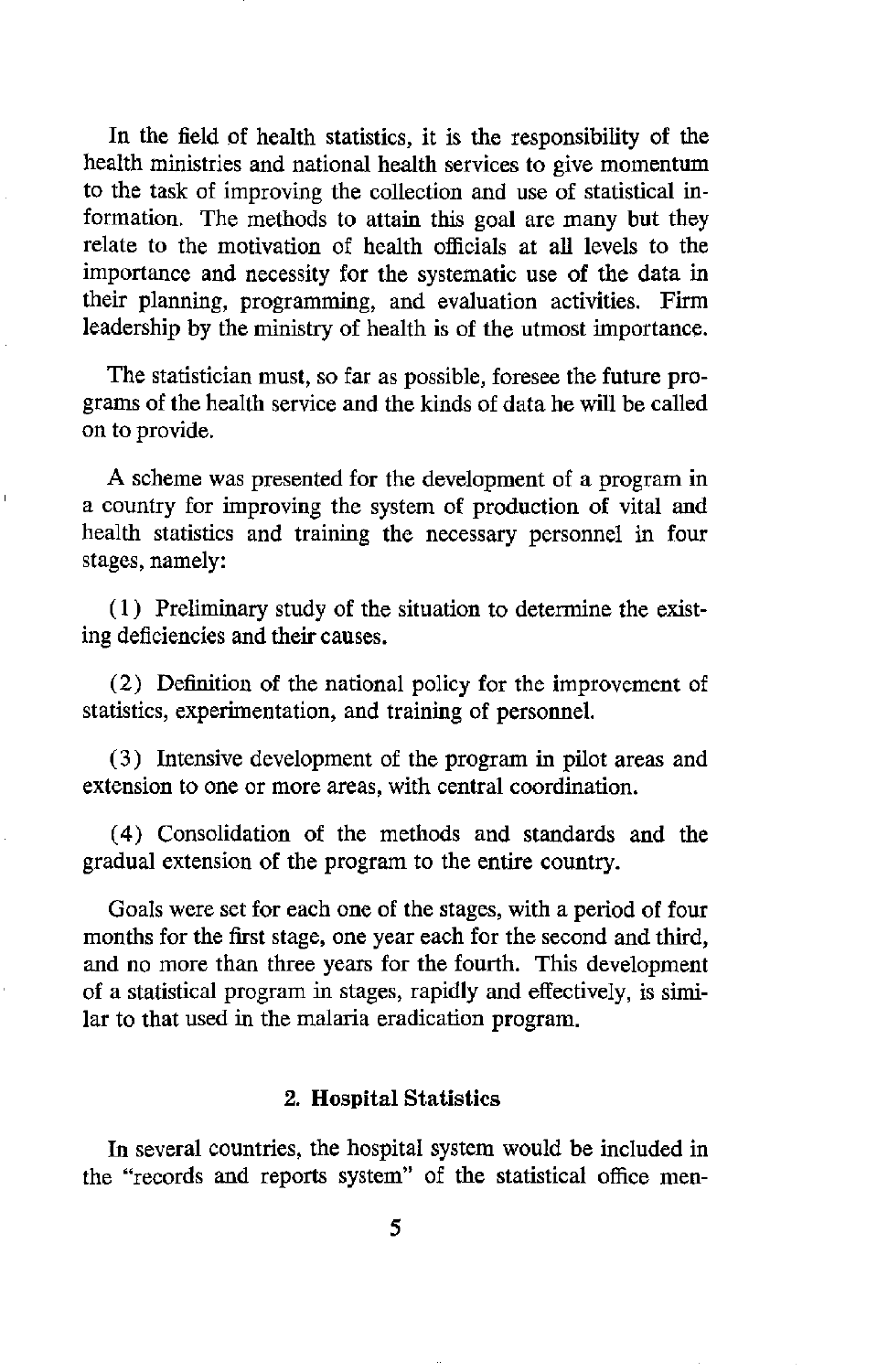tioned in the previous section, while in others, hospitals are operated by agencies other than the health service. However, data from all hospitals are essential for health planning by the ministry of health.

The hospital is a major source of health statistics. A record system in the hospital is the source of the basic statistical data for effective administration and operation of the hospital in order to provide proper care for patients. Statistics relating to the hospitals and also to the patients are essential for administration of the hospital and also at community, regional, and national levels for (a) the organization, coordination, and planning of hospital services: (b) economical utilization of hospital facilities within the general health program; and (c) assessment of morbidity in the population.

In the field of hospital statistics, new methods of preparing reports and diagnostic indices are being developed, using mechanical equipment and electronic computers.

It is proposed that immediate steps be taken to improve medical record systems and to obtain hospital statistics. Training courses would be required for rapid preparation of large numbers of workers in this field.

An example was given of the transfer of a hospital system to a health department. For this system expenditures were around one billion dollars a year. Despite this fact, there was no basic information regarding how the money was spent for the entire system. For adequate planning, for such a large industry, facts are obviously indispensable.

#### 3. **Birth and Death Statistics**

In Latin America the recording of vital events, births, deaths, etc., is usually the responsibility of the services of civil registration. Their degree of organization is variable, whether countries are compared to each other or whether regional and local serv-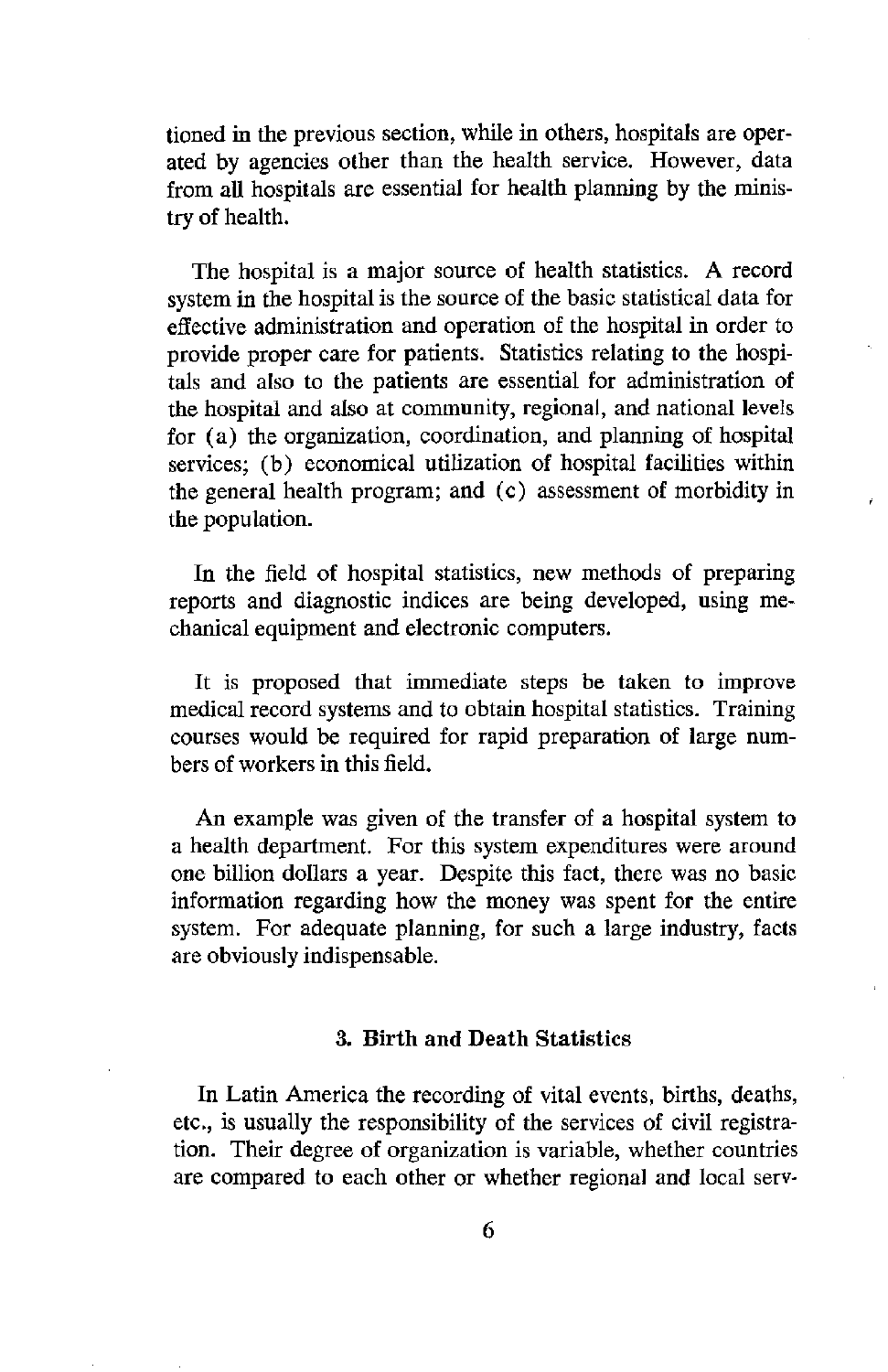ices are compared within a single country. It is necessary to seek ways to improve the organization at all levels and to simplify as much as possible the registration systems.

Health professionals should assume leadership to improve civil registration. Governments, by themselves, or with the collaboration of the international organizations, should provide advisory services of statisticians, sociologists, and specialists in civil registration. It was emphasized that sociologists could contribute in this field by teaching methods of stimulating positive behavior of the community toward registration of vital events, since underregistration appears to be seriously influenced by social, economic, and cultural factors.

Ministries of health can provide progressive leadership so that vital records and statistics of high calibre and special usefulness to health workers are obtained.

#### 4. **Education and Training Programs**

In the past decade considerable effort has been made to increase the numbers of personnel and train them especially at the professional and technical levels, but the deficit is still alarming. Significant progress has not been made at the level of statistical auxiliaries, those directly responsible for the collection of information.

The objective of a training program for statistical auxiliaries would be to train, in a very short period of time, all of the auxiliary statistical personnel which the country needs. This training program would be followed by advisory services. The training would be elementary and minimum: management of clinical records, of data on utilization of hospital beds and of other resources, reporting of communicable diseases, and collection of birth and death certificates.

The importance of improvement of the statistical system as well as the training of workers to carry out the system was em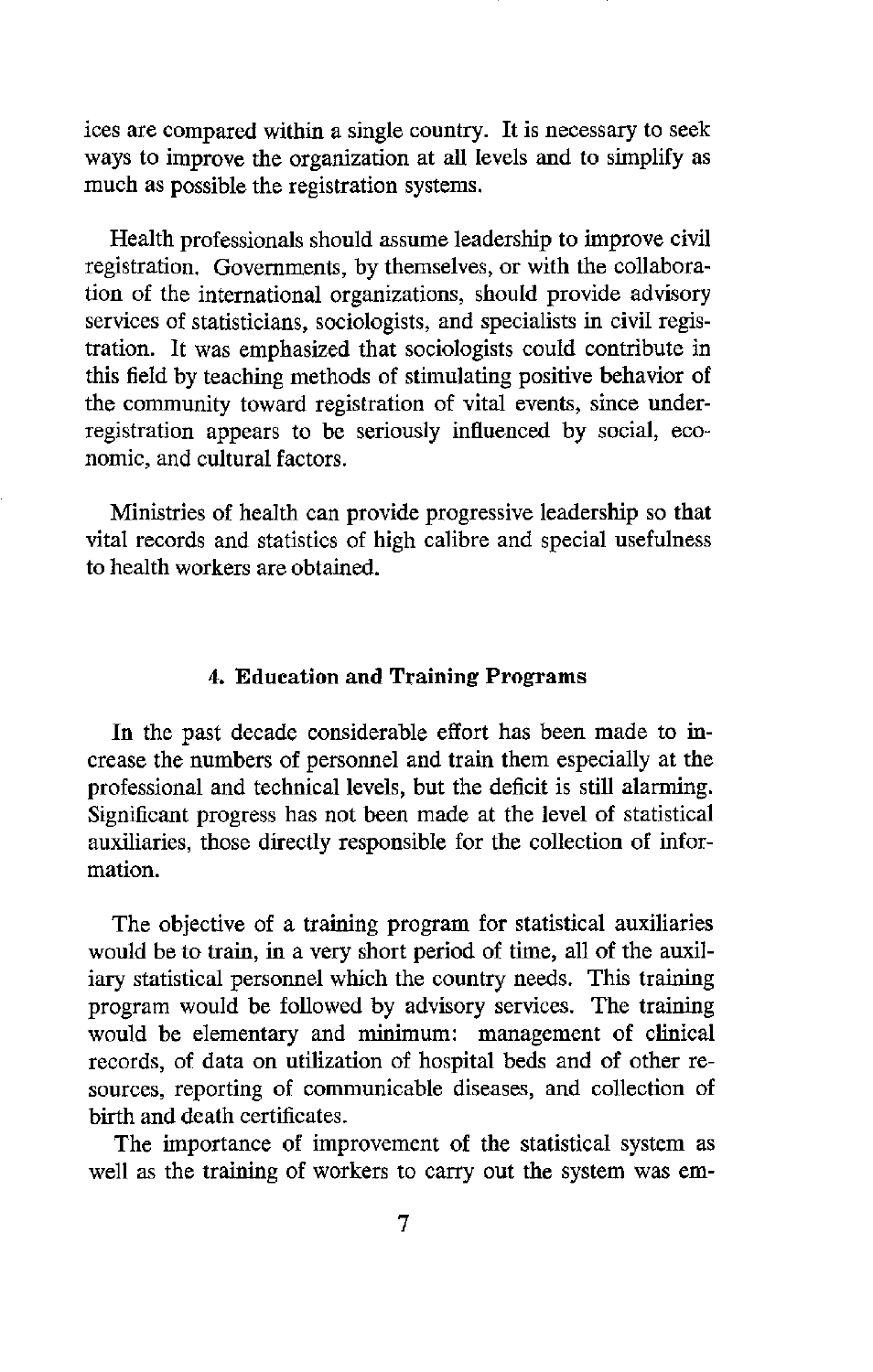phasized. Simplification and systematization should receive attention at the outset of the program.

The first step would be to investigate the needs for auxiliary statistical personnel for the entire country and the resources required to complete the installation of statistical offices and their financing. A statistical office for training would be set up in a health center (including a hospital, if possible) in order to prepare qualified local workers who could train others. A statistician from the national health service, an international consultant, and six or eight local statistical workers would collaborate. The group would be charged with planning, programming, and executing the activities of the statistical office in accordance with the principles and procedures of efficient administration. The local statistical workers, with advisory service, would afterwards take responsibility for performing the same work and training others in their own localities. If each short course takes two or three weeks, around 150 persons could be trained in one year.

Improvement of vital and health statistics is dependent on satisfactory production of the original information, and this requires adequate preparation of the medical profession. In recent years increasing recognition has been given to the techniques of measurements in medical practice and to the teaching of medical statistics in departments of preventive medicine in medical schools.

The approach in teaching statistics in medical schools is that statistics should be viewed as a tool for creating habits of selflearning in the student, for developing his critical attitude, for instilling scientific curiosity, for making the physician capable of applying the scientific method, and of making him realize his responsibility in collecting and recording statistical data. The teaching is oriented to the role of the physician in four fields: (1). producer of data, not only death certificates and reports of notifiable diseases but also his own data on patients; (2) consumer of statistics with a critical scientific spirit; (3) administrator; and (4) user of the statistician as one of the health team.

8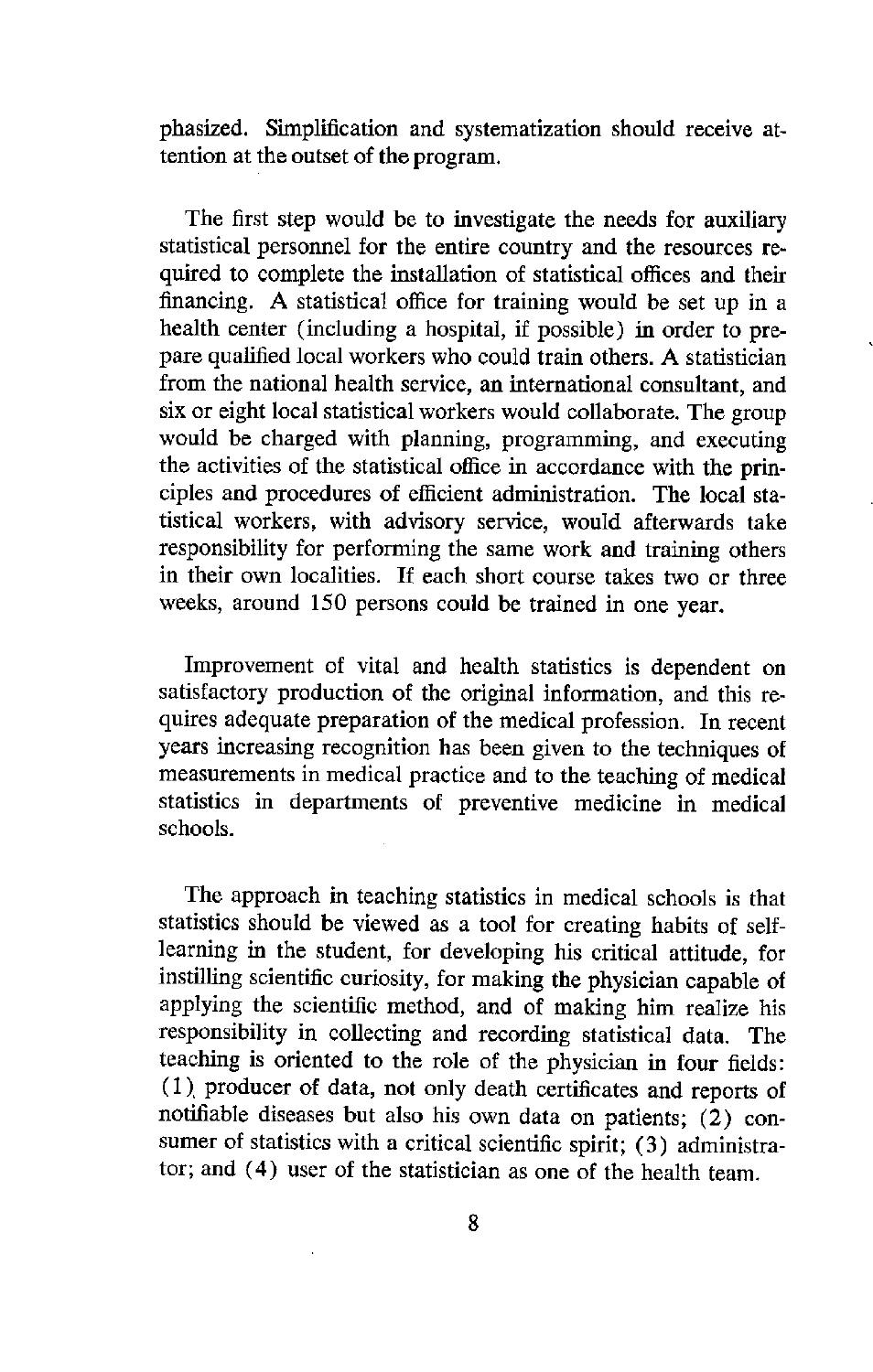More instruction by schools of public health in the formulation and use of a records and reports system could favorably influence the administrative behavior of potential health leaders. Wherever training is given, some of the new teaching and learning techniques should be employed. All long-range attempts to improve records and reports systems must recognize the importance of providing students in medicine, nursing, sanitary engineering, and hospital administration with improved instruction in the necessity and use of good records and reports. Large hospital and health centers could save money and effort by using electronic data-processing equipment. Experimental or pilot areas are needed in which new methods are tried out. Use of such areas to obtain cost data is highly desirable. It is proposed that each school of public health have an experimental area for operational research.

## 5. **Actions Recommended for Immediate Improvement of Vital and Health Statistics**

The discussion groups recommended a series of actions which should be undertaken as soon as possible by the ministries of health for the improvement of vital and health statistics, in order to provide the data needed for administration of health programs.

These recommendations for action have been grouped by subject and are listed accordingly.

*1) Resolutions and Recommendations of the Pan American Sanitary Conference and Regional Advisory Committees on Health Statistics:*

- a) Implementation of the resolutions on health statistics of the XIV Pan American Sanitary Conference (1954) and the recommendations of the Regional Advisory Committees on Health Statistics (1960, 1962, and 1964).
- b) Fulfillment of the Ten-Year Goals on Health Statistics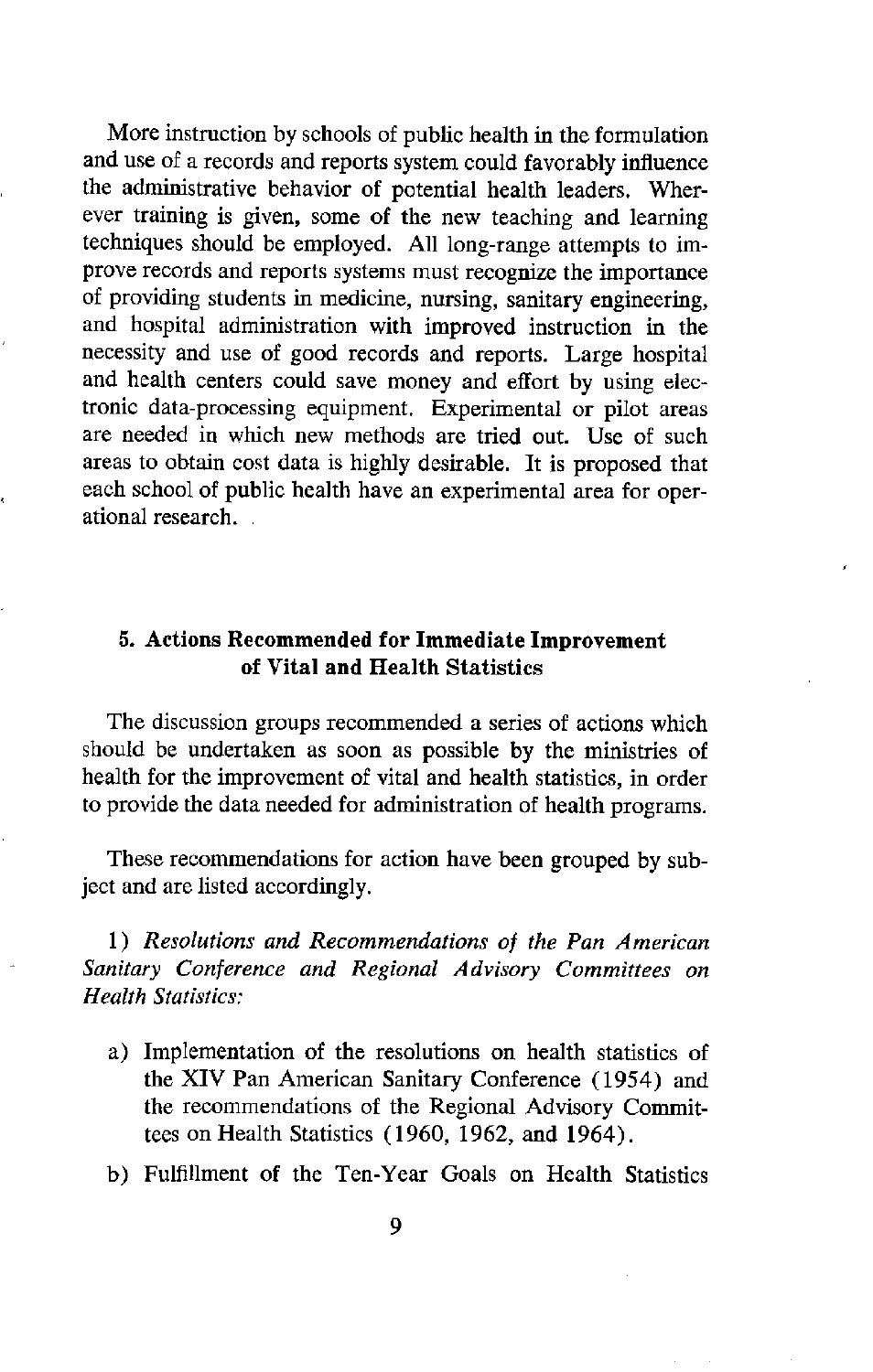recommended by the Second Regional Advisory Committee in 1962 and based on goals set forth in the Charter of Punta del Este.

- 2) *Statistical Offices and Systems in Health Ministries:*
- a) Adequate organization of the national statistical system for the planning, operation, and evaluation of health programs and coordination of the system within the ministry and with other agencies.
- b) Establishment of a records and reports system for essential statistics for health administration in the operation of programs and measurement of performance.
- c) Stimulation of the establishment and active work of committees on vital and health statistics in order to coordinate statistical services and improve the functioning of national systems of statistics.
- d) Designation by the ministries of health, with advice of international organizations, of study groups to define the technical areas of work in health statistics and the essential items which the countries should include in statistical systems in order to permit international comparability.
- e) Promotion of leadership to stimulate the use of statistical information in health activities by health personnel at all levels in health centers, hospitals, schools of medicine, and professional organizations.
- f) Participation and incorporation of statisticians as active members of the health team.
- g) Simplification and standardization of systems of vital and health statistics, including hospital statistics and statistics of resources, at national, regional, and local levels.
- h) Development of operational research for improvement of statistical systems.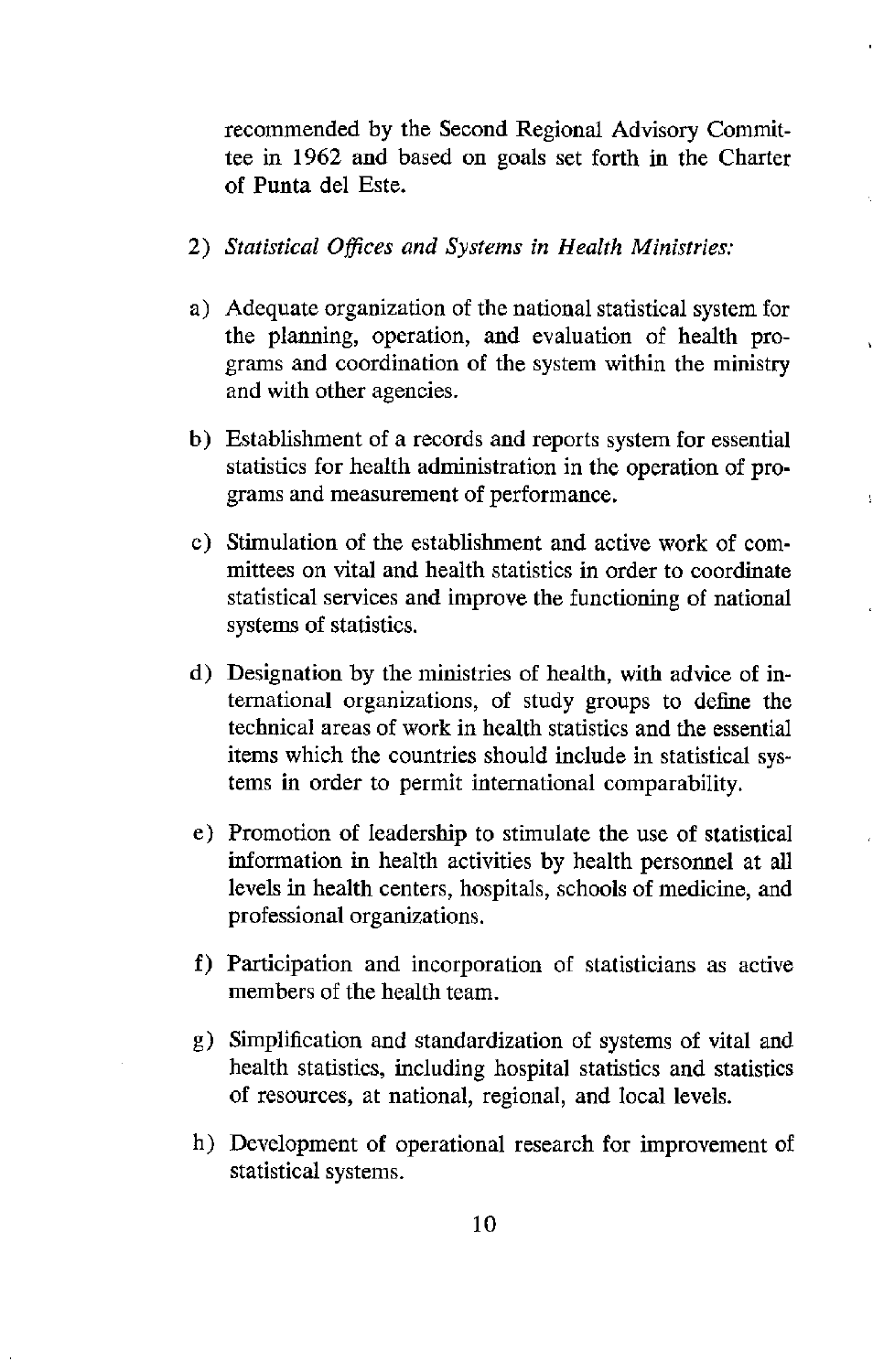- *3) Vital Statistics:*
- a) Establishment of procedures for improvement of civil registration with the active participation of the ministry of health.
- b) Coordination by the ministry of health of actions of other ministries and other agencies responsible for the collection of vital statistics (civil registration, church, statistical offices, etc.) when registration is not the responsibility of the health ministry.
- c) Establishment of registration areas, where appropriate, as a procedure for improving the collection of data and accelerating, through extension of these areas, progress of the national system of statistics.
- d) Utilization of sample registration systems for vital statistics for the immediate provision of essential data.
- *4) Hospital Statistics:*
- a) Improvement and rapid development of administrative statistics from hospitals (budgets, cost control, rate of turnover, use of drugs, etc.) and also patient statistics (morbidity, length of stay, etc.).
- b) Coordinated training programs for hospital administrators, medical records personnel, and hospital statisticians, by schools of public health.
- *5) Population Dynamics:*
- a) Utilization of demographic data by the ministry of health to analyze population growth, to predict future population changes, and to study the interrelationships with health conditions.
- b) Recognition by the ministry of health of the value of the study of population dynamics and the need for teaching in this field in schools of medicine and public health.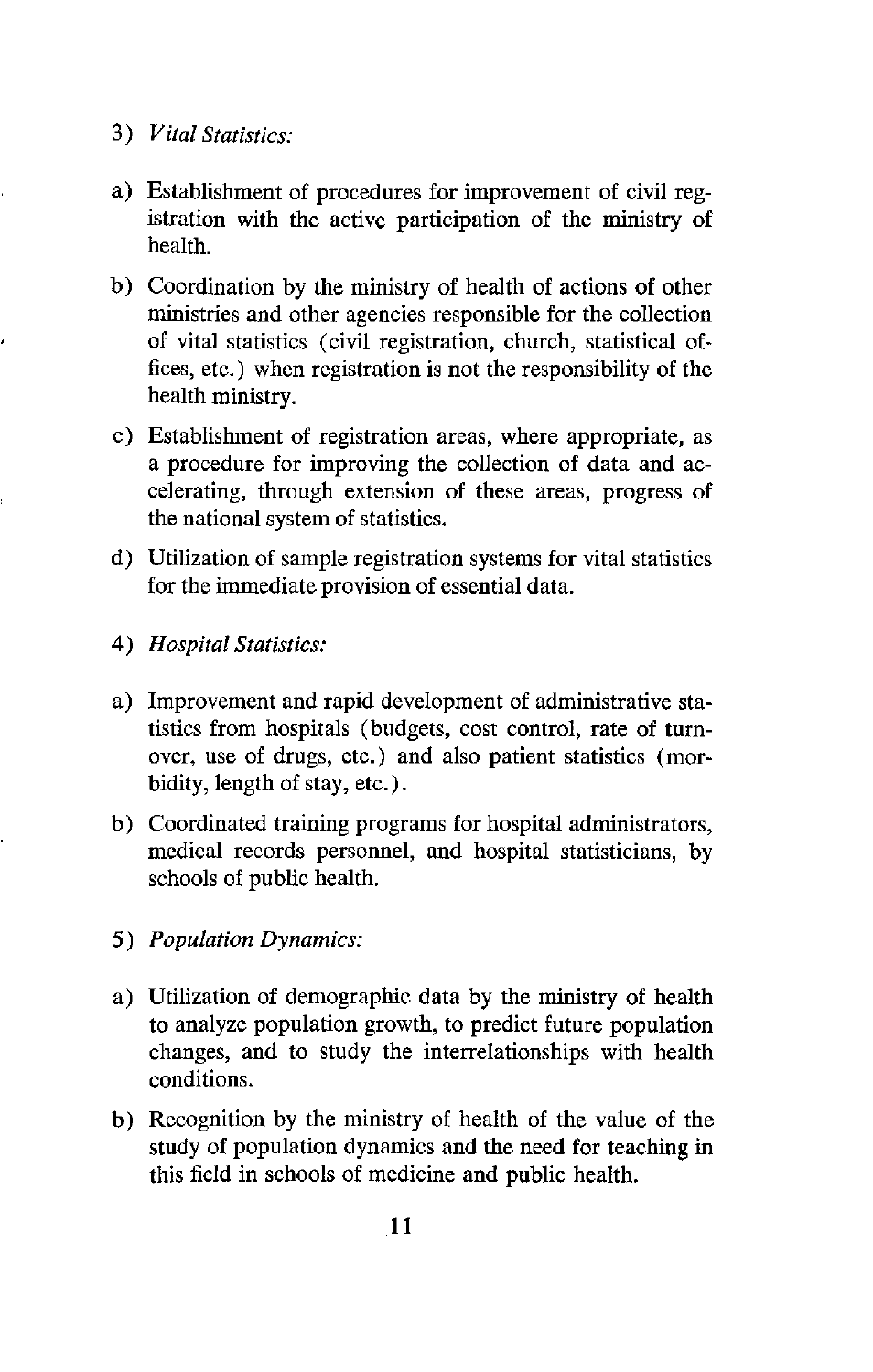- *6) Sampling:*
- a) Utilization of available technical competence in sampling in many fields, including sample registration systems for vital statistics, health surveys, morbidity statistics, etc.
- *7) Modern Resources:*
- a) Introduction, as soon as possible, of modern processing methods, including computers when feasible.
- b) Experimentation and training by the Pan American Health Organization to introduce the computer as a tool for health statistics.
- *8) Education and Training of Personnel:*
- a) Inclusion of teaching of statistics in medical schools and motivation of the faculty to include statistics as an integral part of each subject.
- b) Recommendation to schools of public health to increase their teaching of a records and reports system as a tool for the health administrator.
- c) Promotion by the Governments of education of statisticians at professional and intermediate levels, in accordance with the needs of the country.
- d) Formulation by Governments of plans for training, through short courses in statistics, of auxiliary personnel responsible for the collection of data, in order to meet national needs in a short period of time.
- *9) International Assistance:*
- a) Increased assistance from international organizations in the form of consultant services, courses, and fellowships.
- b) Large-scale efforts in Zones of the Pan American Health Organization to obtain broad coverage with statistical systems as rapidly as possible.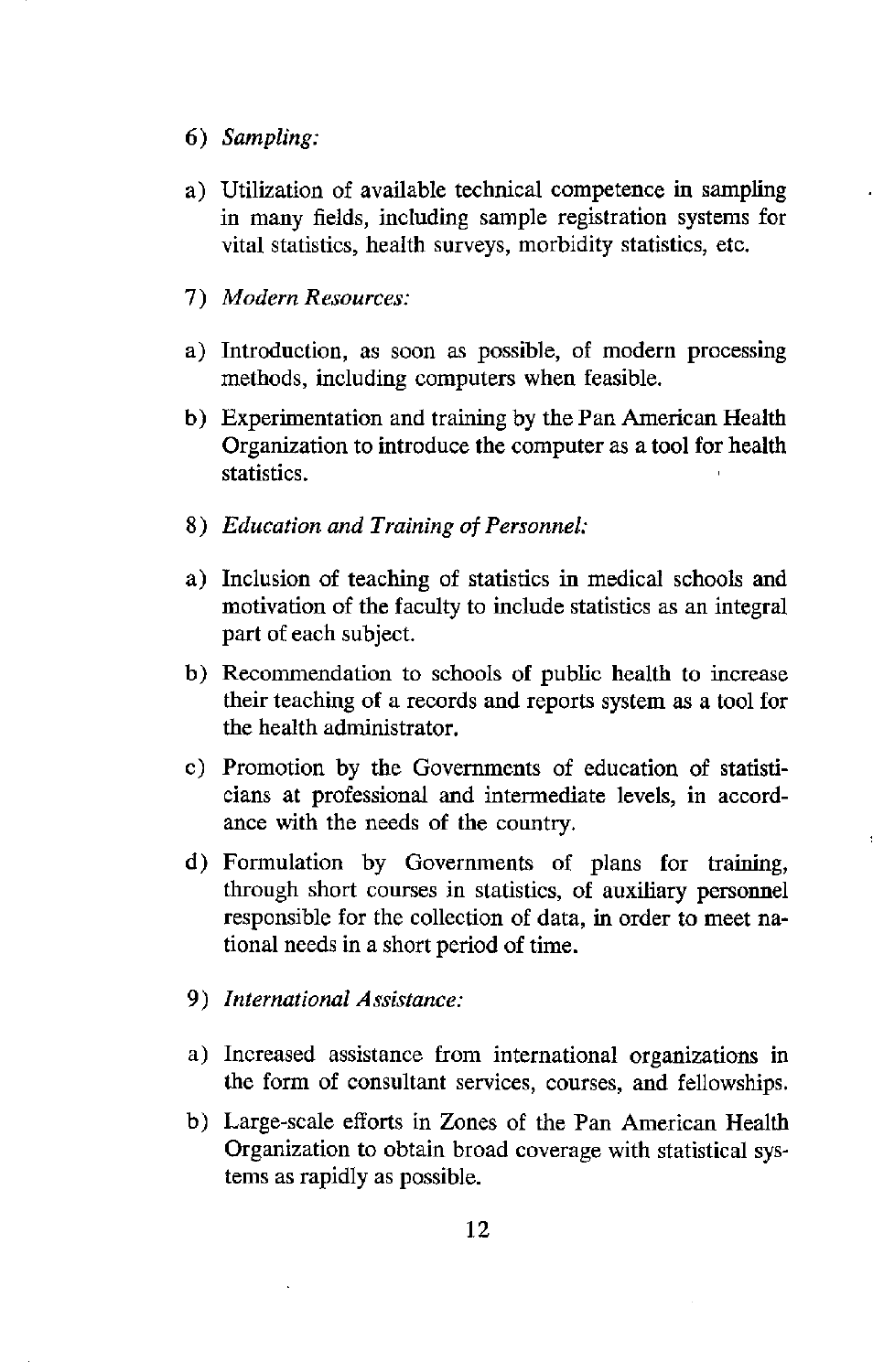c) Organization of meetings by the Pan American Health Organization to bring together, where appropriate, technicians from various countries to formulate solutions on specific technical problems of mutual interest to ministries of health and the Pan American Health Organization.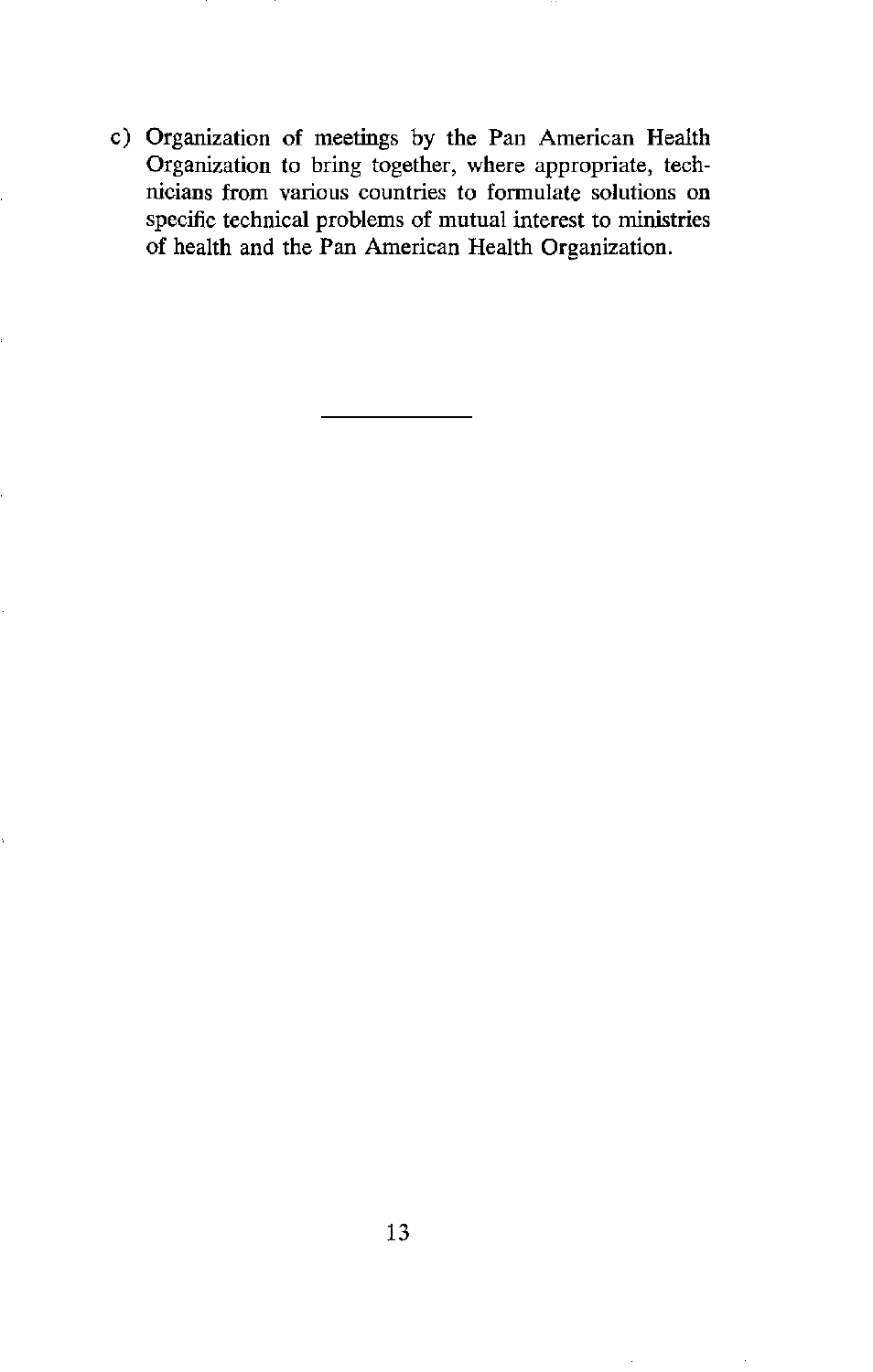## **Appendix**

## WORKING PAPERS AND DOCUMENTS OF THE TECHNICAL DISCUSSIONS

| First Working            |                                                                                                                                                                                                 |
|--------------------------|-------------------------------------------------------------------------------------------------------------------------------------------------------------------------------------------------|
| Paper:                   | Methods of Improving Vital and Health Statistics                                                                                                                                                |
|                          | Document $CD16/DT/1$ prepared by the Pan<br>American Health Organization and including:<br>Resolutions XVI-XXV on Health Statistics<br>of the XIV Pan American Sanitary Confer-<br>ence, 1954 * |
|                          | Ten-Year Goals in Health Statistics *                                                                                                                                                           |
|                          | Regional Advisory Committee on Health<br>Statistics, Second Report, 1962 *                                                                                                                      |
|                          | Regional Advisory Committee on Health<br>Statistics, Third Report, 1964*                                                                                                                        |
| Second Working<br>Paper: | The Public Health Statistician                                                                                                                                                                  |
|                          | Document CD16/DT/2, <sup>†</sup> by Dr. W. P. D.<br>Logan, Director, Division of Health Statistics,<br>World Health Organization, Geneva, Switzer-<br>land                                      |
| Third Working            |                                                                                                                                                                                                 |

 $\ddot{\phantom{a}}$ 

Paper: Improvement of Original Statistical Information-An Urgent Task for the Health Administrator

> Document CD16/DT/3,<sup>†</sup> by Dr. Enrique Pereda O., Consultant, Pan American Health Organization

<sup>\*</sup> Available in printed form from the Pan American Sanitary Bureau.

t Available in mimeographed form.